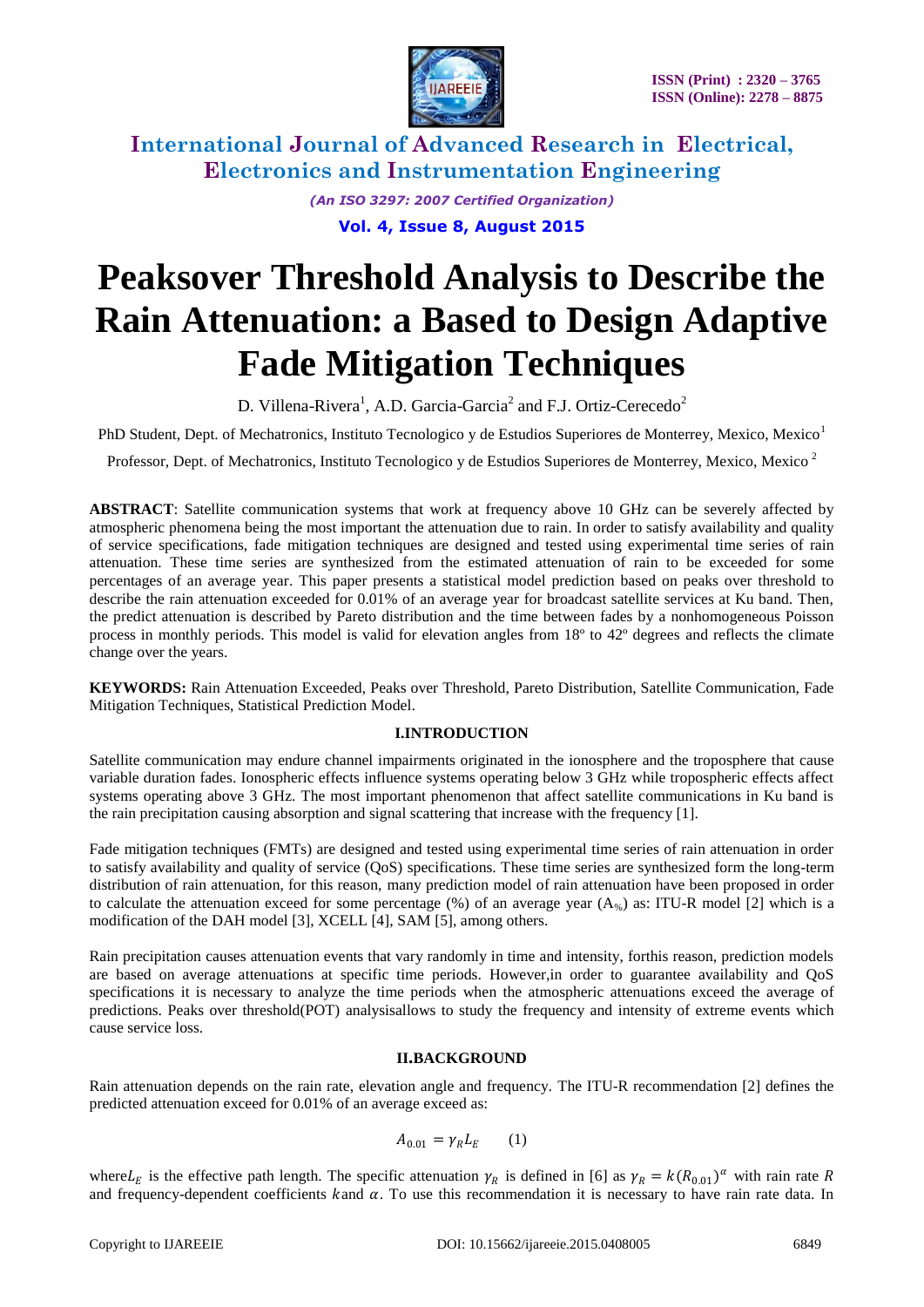

*(An ISO 3297: 2007 Certified Organization)*

### **Vol. 4, Issue 8, August 2015**

absence of measured data, the ITU-R P.837 presents a map of rainfall [7], however, this map does not describe the extreme events of rain fall.

Peaks over threshold analysisallows to study theextreme events and is used in several fields as a tool of risk analysis [8].In satellite communication systems that are affected by atmospheric phenomena, the risks are connected to parameters such as availability and QoS. Then, this analysis can be used in order to design adaptive fade mitigation techniques. Many atmospheric phenomena have been modeled by POT analysis in order to estimate the climate change [9] and the intensity of precipitation events [10-13].

The peaks over threshold (POT) analysis involves: choosing some threshold level, collecting into a sample the extreme values which are above the threshold, and drawing conclusions based on the sample. Given a data set $x_1, x_2, ..., x_n$ , the excessy<sub>i</sub> over a threshold uare those  $x_i$  with  $x > u$ . The values  $y_i - u$  are the excesses over u. Then, the probability distribution of the excessover the threshold can be modeled by the generalized Pareto distribution. Excess are rare events that follow a Poisson law and can be described by a nonhomogeneous Poisson process [14].

#### **III. RAIN ATTENUATION BASED ON PEAKS OVER THRESHOLD**

In this paper we proposed a statistical model based on peaks over threshold to describe the rain attenuation exceeded for 0.01% of an average year for broadcast satellite communication at Ku band. This analysis is based on meteorological data from 120 automatic weather station located in Mexican territory, this stations provide information with 10 minute period of rain rate. Measurements were performed in a period of eleven years (January 2002 to December 2012) in order to analyze the rainy season in the link to the geostationary satellite Intelsat 9 (-58º latitude). This model is tested for elevation angles from 18<sup>°</sup> to 42<sup>°</sup> degrees.

The annual model is defined as:

$$
GPD_{annual} = (A_{0.01}; \lambda(\tau), \delta(\tau), \kappa(\tau))
$$
 (2)

wherethe generalized Pareto distribution (GPD) is composed for Pareto distributions that change its parameters in monthly periods  $\tau$ . The Pareto distribution is defined as:

$$
f(A_{0.01}; \lambda, \delta, \kappa) = \frac{1}{\delta} \left( 1 + \frac{\kappa(\kappa - \lambda)}{\delta} \right)^{-\frac{1}{k} - 1}
$$
 (3)

where  $\lambda$ ,  $\delta$  and  $\kappa$  are parameters of location, scale and shape respectively [14, 15].

Peaks over threshold represents a based to design adaptive mitigation techniques because it allows to analyze the signal behavior when this is affect for rain attenuation that are under or over the threshold  $u$ . Then, it is possible design an FMT in order to compensate the attenuation when the rain is under the threshold  $u$ ; and another that compensates the attenuation when the rain is above the threshold.

#### **IV.METHODOLOGY**

Let  $A_{0.01}^{i,j}$  be the attenuation exceed for 0.01% of an average year with a 10 minute period for the *i*th automatic weather station with  $1 \le i \le 120$ . These attenuations are calculated following the ITU-R P-618 [2] with the rain rate data collected for each automatic weather station.

In order to guarantee broadcast communication service in the Mexican territory, we must analyze the maximum attenuation that occurs in each 10 minute period. Then, the attenuation  $A_{0.01}$  is defined for a 10 minute period t as:

$$
A_{0.01}(t) = max\Big\{A_{0.01}^{\{1\}}(t), A_{0.01}^{\{2\}}(t), ..., A_{0.01}^{\{i\}}(t), ..., A_{0.01}^{\{120\}}(t)\Big\} (4)
$$

In order to select the optimum threshold, we follow a method based on mean residual life plot that was proposed by Coles [15]: Let  $A_{0.01}$ (1),  $A_{0.01}$ (2), …,  $A_{0.01}$ (n) a sequence of measurements and  $A_{0.01}$ (1),  $A_{0.01}$ (2), …,  $A_{0.01}$ (k) the sequence that represents the subset of data points that exceed a particular threshold uwith  $k \leq n$ . The threshold excesses are defined as  $x_{0.01}(j) = A_{0.01}(j) - u$  for  $j = 1, ..., k$ . Then, the mean residual plot is defined as: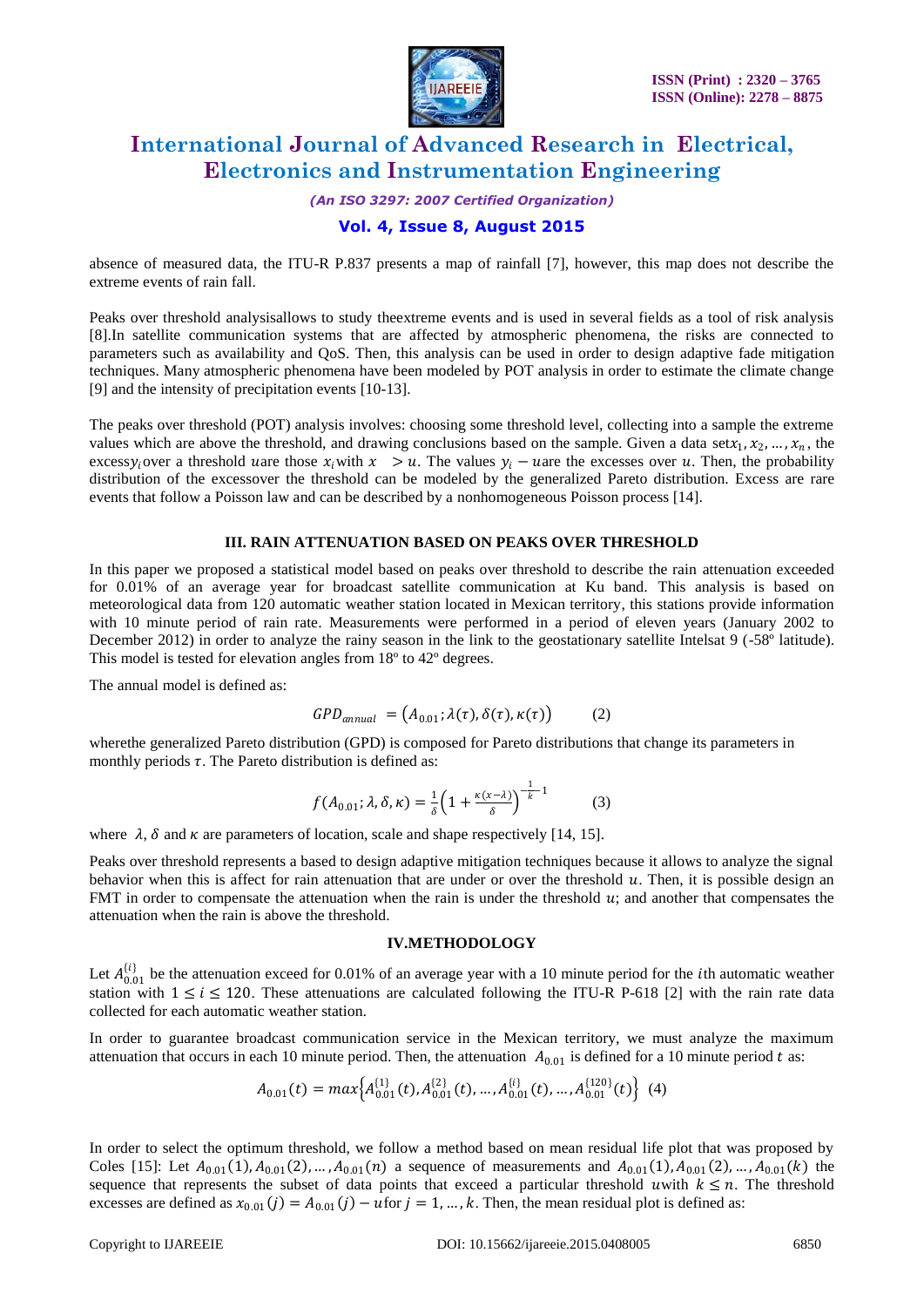

*(An ISO 3297: 2007 Certified Organization)*

### **Vol. 4, Issue 8, August 2015**

Plot  $\left(u,\frac{1}{u}\right)$  $\frac{1}{n_u} \sum_{i=1}^{n_u} [x_{0.01}(i) - u] \bigg) : u < x_{0.01}(max) \quad (5)$ 

where  $n_u$  is the number of observation that exceed the threshold u. The resulting plot allows to select an optimum threshold which is a point where the plot is virtually linear. In order to design and adaptive FMT, the point to be selected will be the highest.

Finally, the probability density function of Pareto distribution is defined in equation (3) [14, 15]. And the annual model is described in the equation (2).

#### **V. RESULTS AND DISCUSSION**

Rainy season in Mexico covers from June to October [16], for this reason, POT analysis is applied only in these months for the eleven years of measurements. August 2012 is selected in order to detail step by step the peaks over threshold analysis. Fig. 1 shows the 120 automatic weather stations located in all Mexican territory.



Fig. 1: Automatic weather stations

Using equations (1) and (4), we obtain the attenuation exceed for 0.01% of an average year with a 10 minute period. Fig. 2 shows  $A_{0.01}(t)$  for August 2012.



Fig. 2: Rain attenuation exceed for 0.01% of an average year (August 2012)

The optimum threshold is selected using the mean residual life plot described in equation (5). The mean residual life plot for August 2012 is shown in fig. 3. This figure is generated using extremes toolkit in R [17] and shows that it is possible to select a threshold  $u$  in the interval  $(0, 3.5)$ .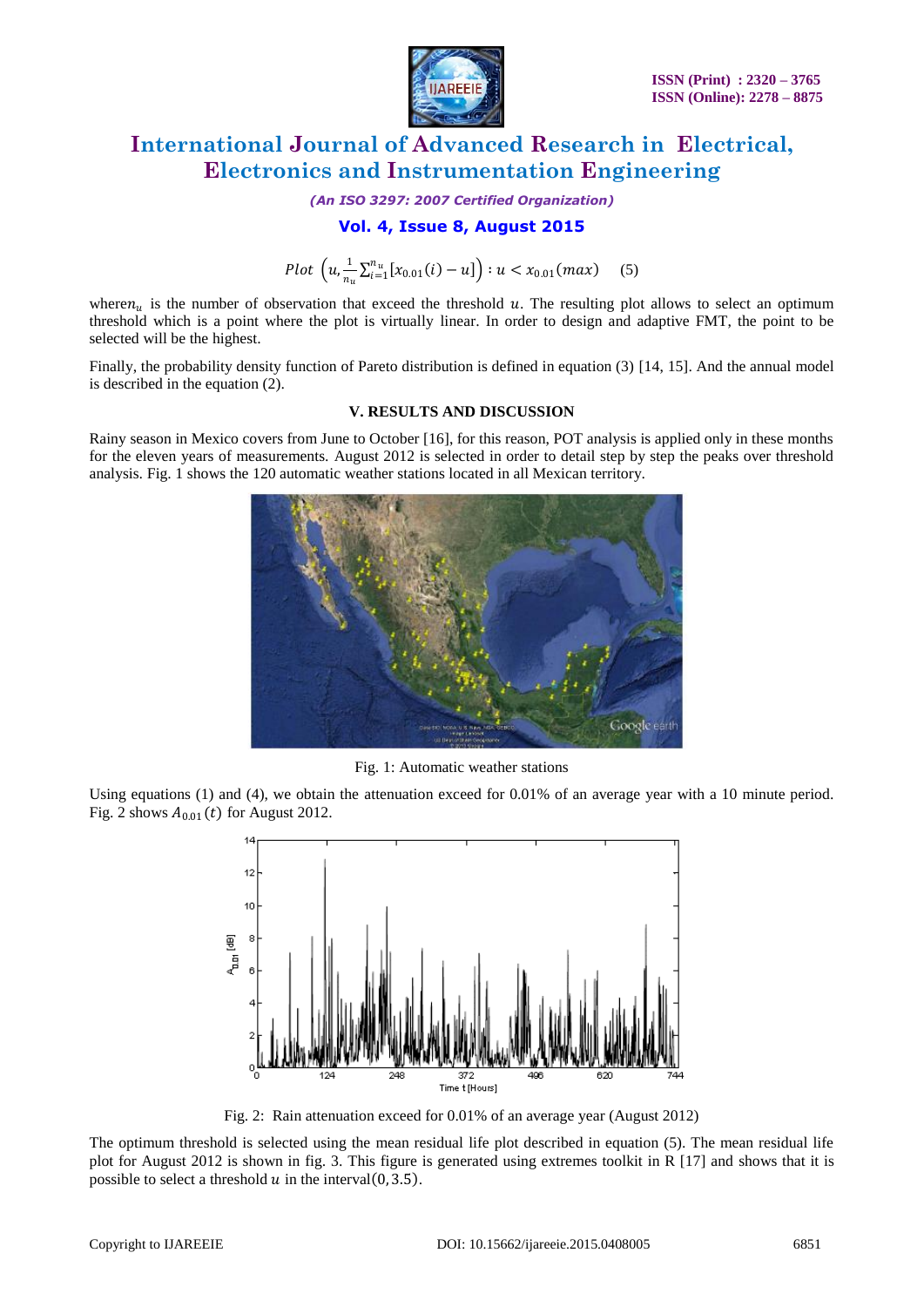

*(An ISO 3297: 2007 Certified Organization)*

**Vol. 4, Issue 8, August 2015**



Fig. 3: Mean residual life plot (August 2012)

We select the maximum value for the threshold:  $u = 3.5$ . Then, the Pareto probability density function for  $A_{0.01}$  is shown in the fig.4 with the following parameters:  $u = 3.5$ ,  $\lambda = 0$ ,  $\delta = 1.81$  and  $Log(\kappa) = -13.06$ .



Fig. 4: Pareto probability density function (August 2012)

The complete analysis for the 2012 is shown in the table I. This table contains all parameters of Pareto distribution for the remaining months of the rainy season.

| τ | Month     | δ      | $Log(\kappa)$ | Time over threshold |
|---|-----------|--------|---------------|---------------------|
| 1 | June      | 1.9654 | $-1.8167$     | 31.3(h)             |
| 2 | July      | 1.7976 | $-12.0709$    | 39.2(h)             |
| 3 | August    | 1.8127 | $-13.0638$    | 39.5(h)             |
| 4 | September | 1.5996 | $-13.0987$    | 23.2(h)             |
| 5 | October   | 1.5679 | $-14.1191$    | 11.7(h)             |

Table I: Pareto distribution for 2012 with  $u = 3.5$  and  $\lambda = 0$ 

Then, the annual model for 2012 is defined using the equation (2) and the parameters of the table I.

Pareto distribution is calculated for the eleven years. Then, we can see that the parameters of Pareto distributions follow a linear fit. Fig.6 and 7 shows the trend of the scale and shape parameter respectively.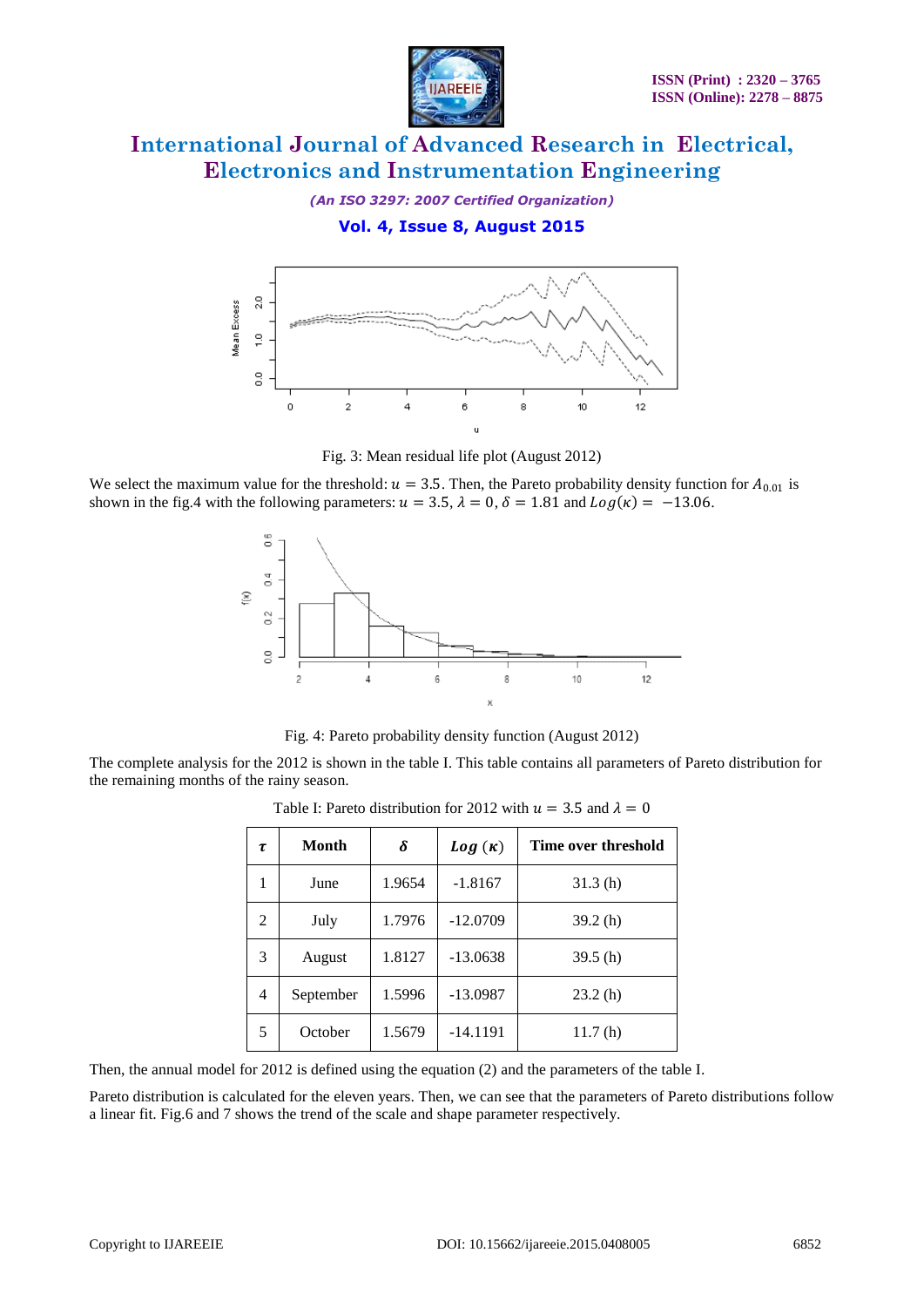

*(An ISO 3297: 2007 Certified Organization)* **Vol. 4, Issue 8, August 2015**



Fig. 5: Scale parameter of Pareto distribution for August (Eleven years analysis)

Linear fit for the scale parameter  $\delta$ presents a correlation coefficient of 0.77 and standard error of 0.19.August 2010 presents outlines for the scale parameter because it exceeds by 199% the average. For this reason, it is not considered in the linear fit analysis.



Fig. 6: Shape parameter of Pareto distribution for August (Eleven years analysis)

For the linear trend of the shape parameter  $\kappa$ : the correlation coefficient is 0.51 and the standard error is 1.31.

Finally, the linear fit is applied in all months. Then, the rainy season in Mexico is described by Pareto distribution were their scale and shape parameters vary each year. This variations follow a linear trend. Fig.7 and 8 show the eleven years analysis of the rainy season.



Fig. 7: Scale parameter  $\delta$  for rainy season (eleven years analysis)

As shown in fig. 7, scale parameters follow a linear trend with positive slope except October. The positive slope means that the rain attenuation increases over the years.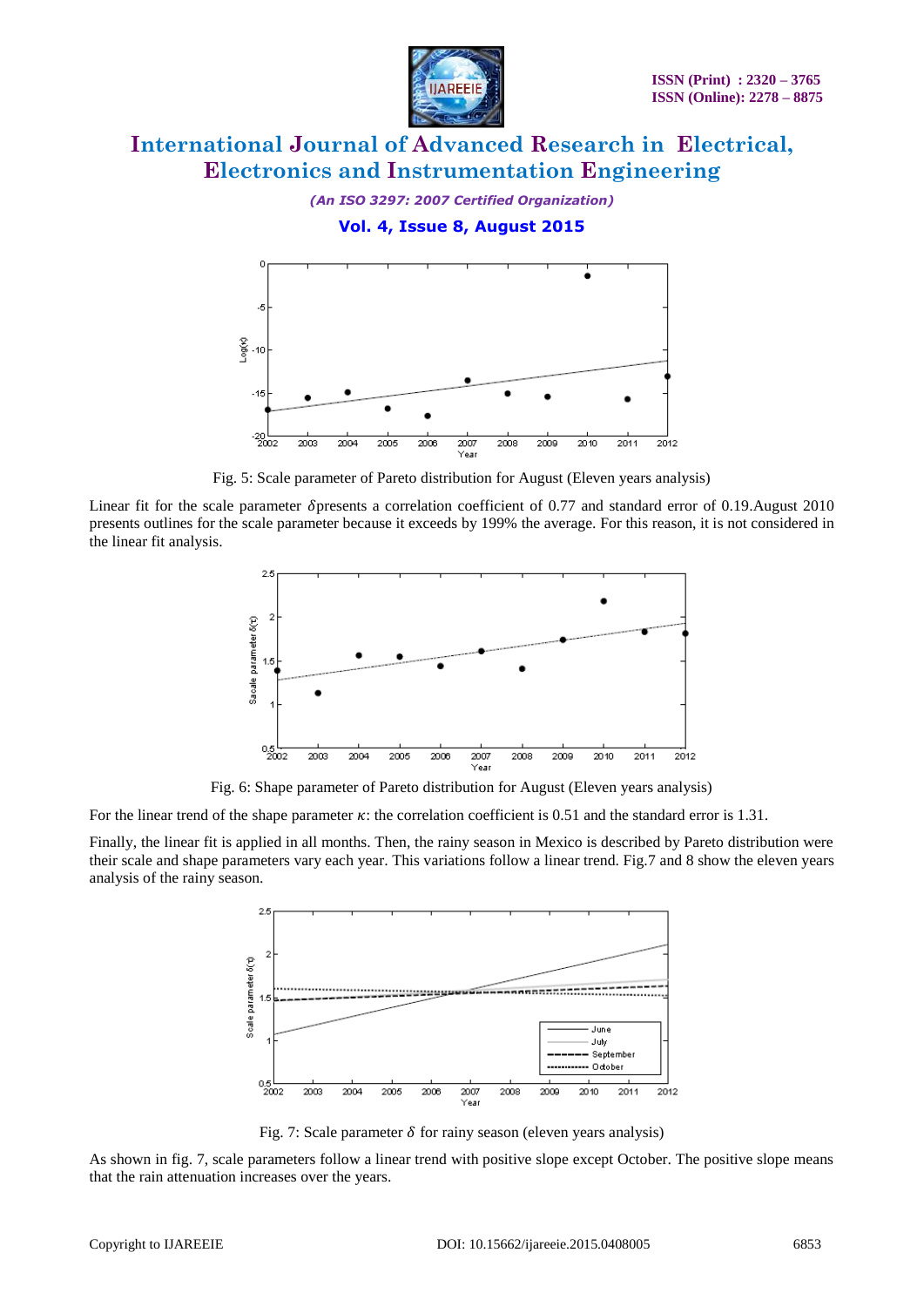

*(An ISO 3297: 2007 Certified Organization)*

### **Vol. 4, Issue 8, August 2015**



Fig. 8: Shape parameter  $Log(\kappa)$  for rainy season (eleven years analysis)

Fig. 8 shows the linear trend of the shape parameter. This statistical prediction model allow to calculate the parameters of Pareto distribution for future years, this predictions reflect the climate change, for this reason, this approximation is more accurate that the ITU-R recommendations.

As seen in table I:the service loos, without fade mitigation techniques that compensate the extreme rain events, is equal to 39.5 hours for August 2012. Then, it is necessary to design an FMT to compensate this extreme rain phenomena, but work all the time with a robust FMT is not efficient. For this reason, we propose the peaks over threshold analysis like a based to design adaptive fade mitigation techniques. Then, a robust FMT just will work in presence of extreme rain events.

#### **VI.CONCLUSION**

In broadcast satellite communication at Ku band for elevation angles form 18º to 42º, the rain attenuation exceeded for 0.01% of an average year can be described using peaks over threshold analysis. Then, the predict attenuation is described by Pareto distribution and the time between fades by a nonhomogeneous Poisson process in monthly periods.

The Pareto distribution parameters (scale and shape) vary over the years following a linear trend. Then, this statistical prediction model allows to calculate future Pareto distributions. These predictions reflect the climate change over the years, for this reason, POT analysis allows to synthesizer future rain events with more accurate than static models.

Defining a threshold allows to design an adaptive fade mitigation technique. For this reason, POT analysis is an attractive option to design: a robust FMT to compensate the attenuation when occurs extreme rain events and another less robust FMT that compensate the attenuation when the rain attenuation is under the threshold.

#### **REFERENCES**

- [1] R. Crane, "Prediction of attenuation by rain," Communications, IEEE Transactions on, vol. 28, no. 9, pp. 1717–1733, Sep 1980.
- [2] ITU-R, "Propagation data and prediction methods required for the design of earth-space telecommunication systems," Recommendation P.618-10, 2009.
- [3] A. Dissanayake, J. Allnutt, and F. Haidara, "A prediction model that combines rain attenuation and other propagation impairments along earthsatellite paths," Antennas and Propagation, IEEE Transactions on, vol. 45, no. 10, pp. 1546–1558, Oct 1997.
- [4] C. Capsoni, F. Fedi, C. Magistroni, A. Paraboni, and A. Pawlina, "Data and theory for a new model of the horizontal structure of rain cells for propagation applications," Radio Science, vol. 22, no. 3, pp. 395–404, 1987.
- [5] W. L. Stutzman and K. M. Yon, "A simple rain attenuation model for earth-space radio links operating at 10?35ghz," Radio Science, vol. 21, no. 1, pp. 65–72, 1986.
- [6] ITU-R, "Specific attenuation model for rain for use in prediction methods," Recommendation P.838-3, 2005.
- [7] ITU-R, "Characteristics of precipitation for propagation modelling," Recommendation P.837-6, 2012.
- [8] R. Reiss and M. Thomas, "Statistical Analysis of Extreme Values: with Applications to Insurance, Finance, Hydrology and Other Fields." BirkhauserVerlag GmbH, 2007.
- [9] J. Kysely, J. Picek, and R. Beranova, "Estimating extremes in climate change simulations using the peaks-over-threshold method with a nonstationary threshold," Global and Planetary Change, vol. 72, pp. 55–68, 2010.
- [10] S. Begueria and S. Vicente-Serrano, "Mapping the hazard of extremerainfall by peaks over threshold extreme value analysis and spatialregression techniques," Journal of applied meteorology and climatology,vol. 45, no. 1, pp. 108–124, 2006.
- [11] S. Begueria, M. Angulo-Martinez, S. Vicente-Serrano, J. Lopez-Moreno, and A. El-Kenawy, "Assessing trends in extreme precipitation eventsintensity and magnitude using non-stationary peaks-over-threshold analysis:a case study in northeast spain from 1930 to 2006," InternationalJournal of Climatology, vol. 31, no. 14, pp. 2102–2114, 2011.